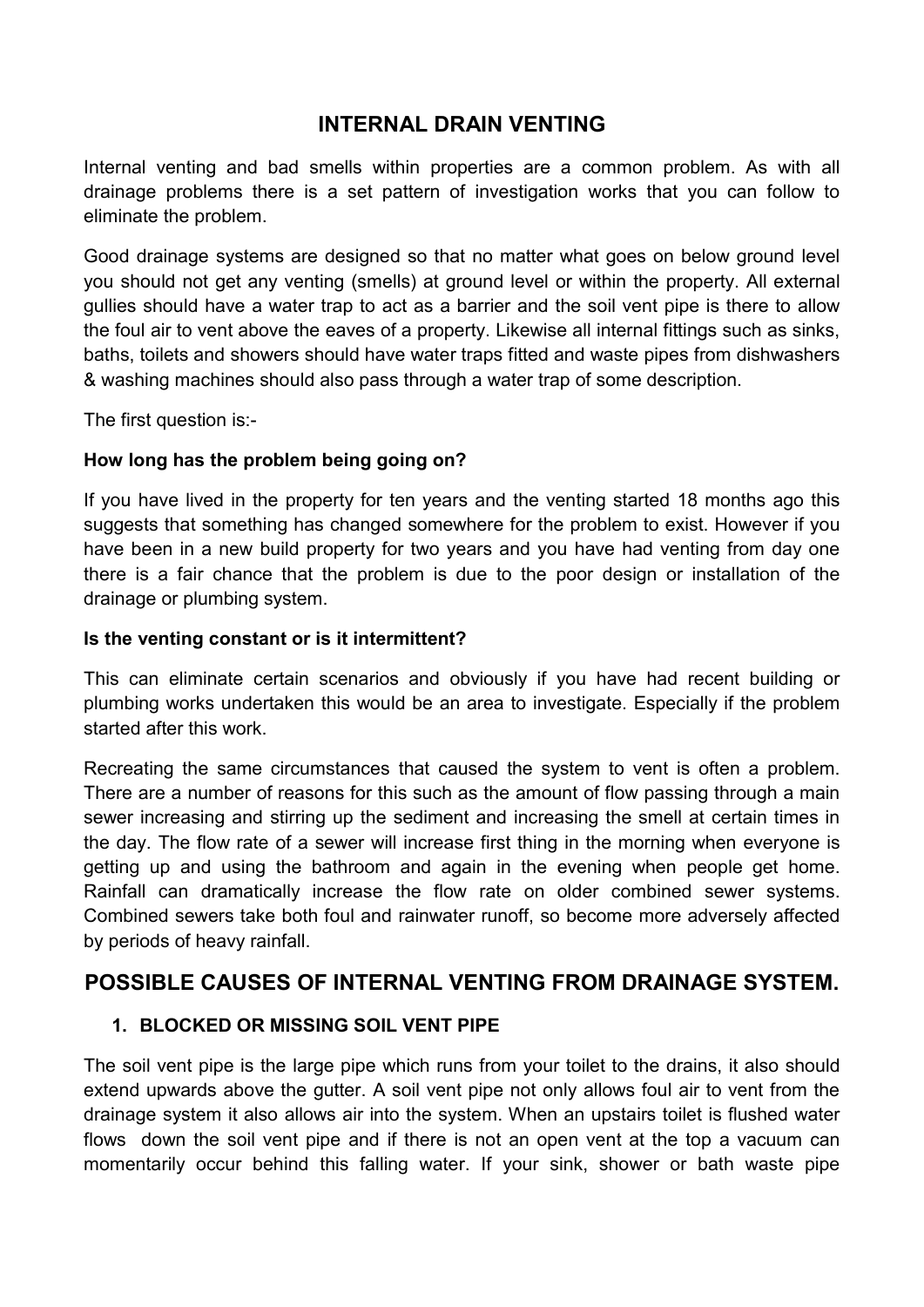discharges directly into the soil vent pipe, this vacuum can draw water out of the trap. Once the water in the traps drops to a certain level this trap stops being effective and you have a direct vent from the drainage system into your bathroom until the next time water passes through the trap and the level is restored.

This can also affect kitchen sinks, if they are plumbed directly into a soil vent pipe and it can be the case that downstairs toilets and en-suite bathrooms have been installed with no vent system at all.

If you feel water is being drawn from the traps you need to establish if there is a vent on the system and if so if it is blocked? Blockages to the top of soil vent pipes can often be the result of nesting birds. On more modern properties some vents finish within the roof space and have an air admittance device fitted. These can be prone to failing due to dust and loft insulation fibres but they are simple to dismantle and clean out.

#### 2. POOR PLUMBIMG CONNECTION TO SOIL VENT PIPE OR POOR WASTE PIPE **CONNECTION.**

This is most common on internal soil vent pipes. The vast majority of internal soil vent pipes are boxed in and hidden from view. A poor connection from a waste pipe onto the soil vent pipe may not necessarily leak if the defect is in the crown of the connection but it can cause venting.

These can be difficult to trace, it will involve a full survey of all the connections to the soil pipe.

# 3. BLOCKED DRAINAGE SYSTEM

When an external below ground drainage system is blocked, or even partially blocked, the air within that system will be pungent. This air can become displaced by the water from a flushed toilet. This can cause the toilet to be slow in draining. Gurgling in the traps in the bathroom and on the toilet itself is a side effect of this process as is the venting that follows. So it's always prudent to lift any external inspection chamber covers before you start any internal investigation of smells.

### 4. INTERNAL PIPE WORK

These are often fitted between floor joists for upstairs bathrooms and en-suites. These systems can sometimes be installed with very little fall at all. They will usually consist of narrow pipe-work and can have numerous changes of direction. It is possible that this pipework will not be able to cope with demands upon it at peak usage. The system may become "half-blocked" as waste water and air enter it. If this is the case the trapped air will vent through one, or all, of the traps in the bathroom.

# 5. INTERNAL INSPECTION CHAMBERS

Sometimes properties are extended and the extension will cover existing drainage systems and inspection chambers. These chambers were designed to be outside of the property and